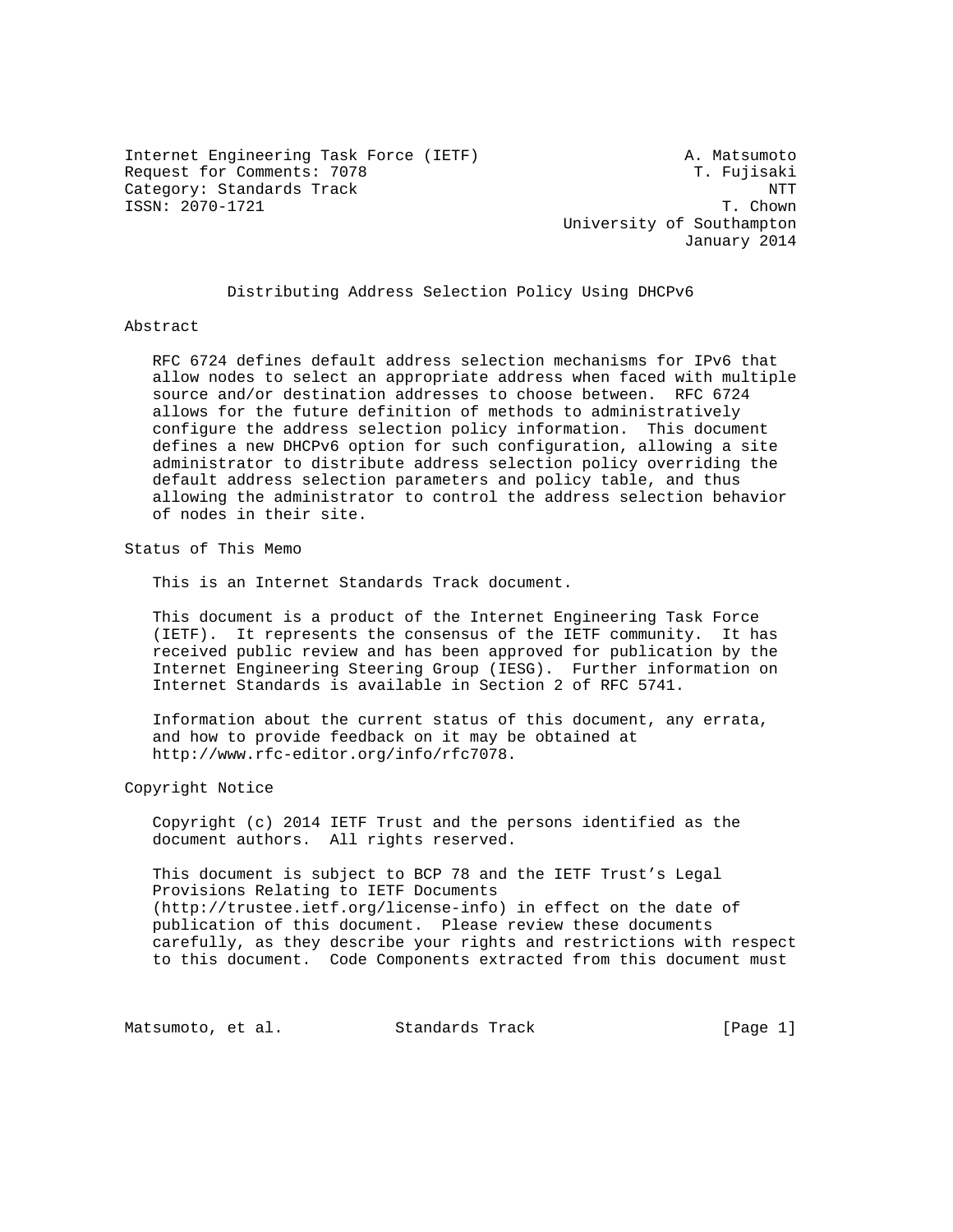include Simplified BSD License text as described in Section 4.e of the Trust Legal Provisions and are provided without warranty as described in the Simplified BSD License.

 This document may contain material from IETF Documents or IETF Contributions published or made publicly available before November 10, 2008. The person(s) controlling the copyright in some of this material may not have granted the IETF Trust the right to allow modifications of such material outside the IETF Standards Process. Without obtaining an adequate license from the person(s) controlling the copyright in such materials, this document may not be modified outside the IETF Standards Process, and derivative works of it may not be created outside the IETF Standards Process, except to format it for publication as an RFC or to translate it into languages other than English.

### 1. Introduction

 [RFC6724] describes default algorithms for selecting an address when a node has multiple destination and/or source addresses to choose from by using an address selection policy. This specification defines a new DHCPv6 option for configuring the default policy table.

 Some problems were identified with the default address selection policy as originally defined in [RFC3484]. As a result, RFC 3484 was updated and obsoleted by [RFC6724]. While this update corrected a number of issues identified from operational experience, it is unlikely that any default policy will suit all scenarios, and thus mechanisms to control the source address selection policy will be necessary. Requirements for those mechanisms are described in [RFC5221], while solutions are discussed in [ADDR-SEL]. Those documents have helped shape the improvements in the default address selection algorithm in [RFC6724] as well as the requirements for the DHCPv6 option defined in this specification.

 This option's concept is to serve as a hint for a node about how to behave in the network. Ultimately, while the node's administrator can control how to deal with the received policy information, the implementation SHOULD follow the method described below uniformly to ease troubleshooting and to reduce operational costs.

### 1.1. Conventions Used in This Document

 The key words "MUST", "MUST NOT", "REQUIRED", "SHALL", "SHALL NOT", "SHOULD", "SHOULD NOT", "RECOMMENDED", "MAY", and "OPTIONAL" in this document are to be interpreted as described in [RFC2119].

Matsumoto, et al. Standards Track [Page 2]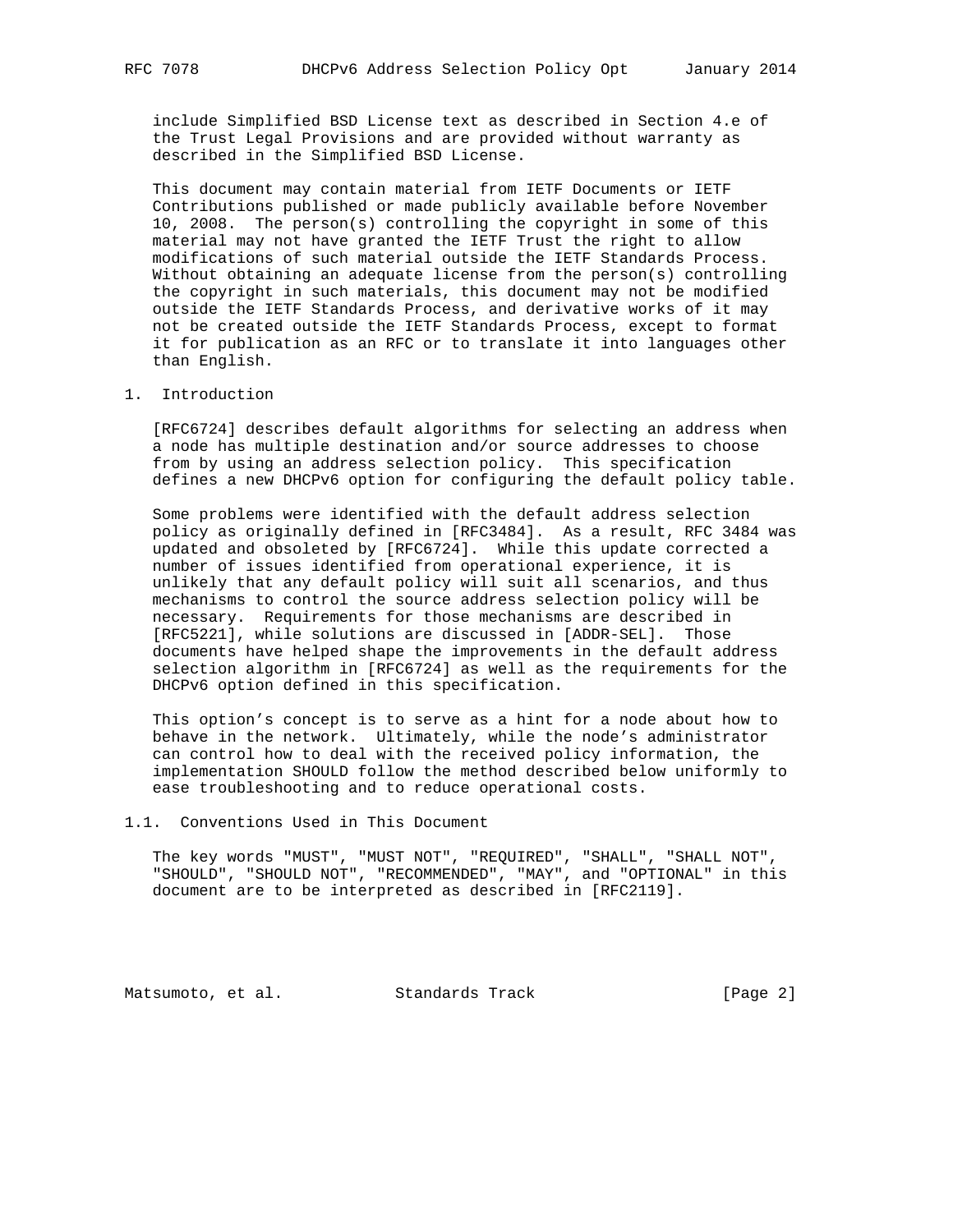### 1.2. Terminology

 This document uses the terminology defined in [RFC2460] and the DHCPv6 specification defined in [RFC3315]

2. Address Selection Options

 The Address Selection option provides the address selection policy table and some other configuration parameters.

 An Address Selection option contains zero or more policy table options. Multiple policy table options in an Address Selection option constitute a single policy table. When an Address Selection option does not contain a policy table option, it may be used to just convey the A and P flags for Automatic Row Additions and Privacy Preference, respectively.

The format of the Address Selection option is given below.

 $0$  1 2 3 0 1 2 3 4 5 6 7 8 9 0 1 2 3 4 5 6 7 8 9 0 1 2 3 4 5 6 7 8 9 0 1 +-+-+-+-+-+-+-+-+-+-+-+-+-+-+-+-+-+-+-+-+-+-+-+-+-+-+-+-+-+-+-+-+ | OPTION\_ADDRSEL | option-len | +-+-+-+-+-+-+-+-+-+-+-+-+-+-+-+-+-+-+-+-+-+-+-+-+-+-+-+-+-+-+-+-+ | Reserved |A|P| | +-+-+-+-+-+-+-+-+ POLICY TABLE OPTIONS | (variable length) | | +-+-+-+-+-+-+-+-+-+-+-+-+-+-+-+-+-+-+-+-+-+-+-+-+-+-+-+-+-+-+-+-+

Figure 1: Address Selection Option Format

option-code: OPTION\_ADDRSEL (84).

- option-len: The total length of the Reserved field, A and P flags, and POLICY TABLE OPTIONS in octets.
- Reserved: Reserved field. The server MUST set this value to 0, and the client MUST ignore its content.
- A: Automatic Row Addition flag. This flag toggles the Automatic Row Addition flag at client hosts, which is described in Section 2.1 of [RFC6724]. If this flag is set to 1, it does not change client host behavior; that is, a client MAY automatically add additional site-specific rows to the policy table. If set to 0, the Automatic Row Addition flag is disabled, and a client SHOULD NOT automatically add rows to the policy table. If the option contains a POLICY TABLE option, this flag is meaningless,

Matsumoto, et al. Standards Track [Page 3]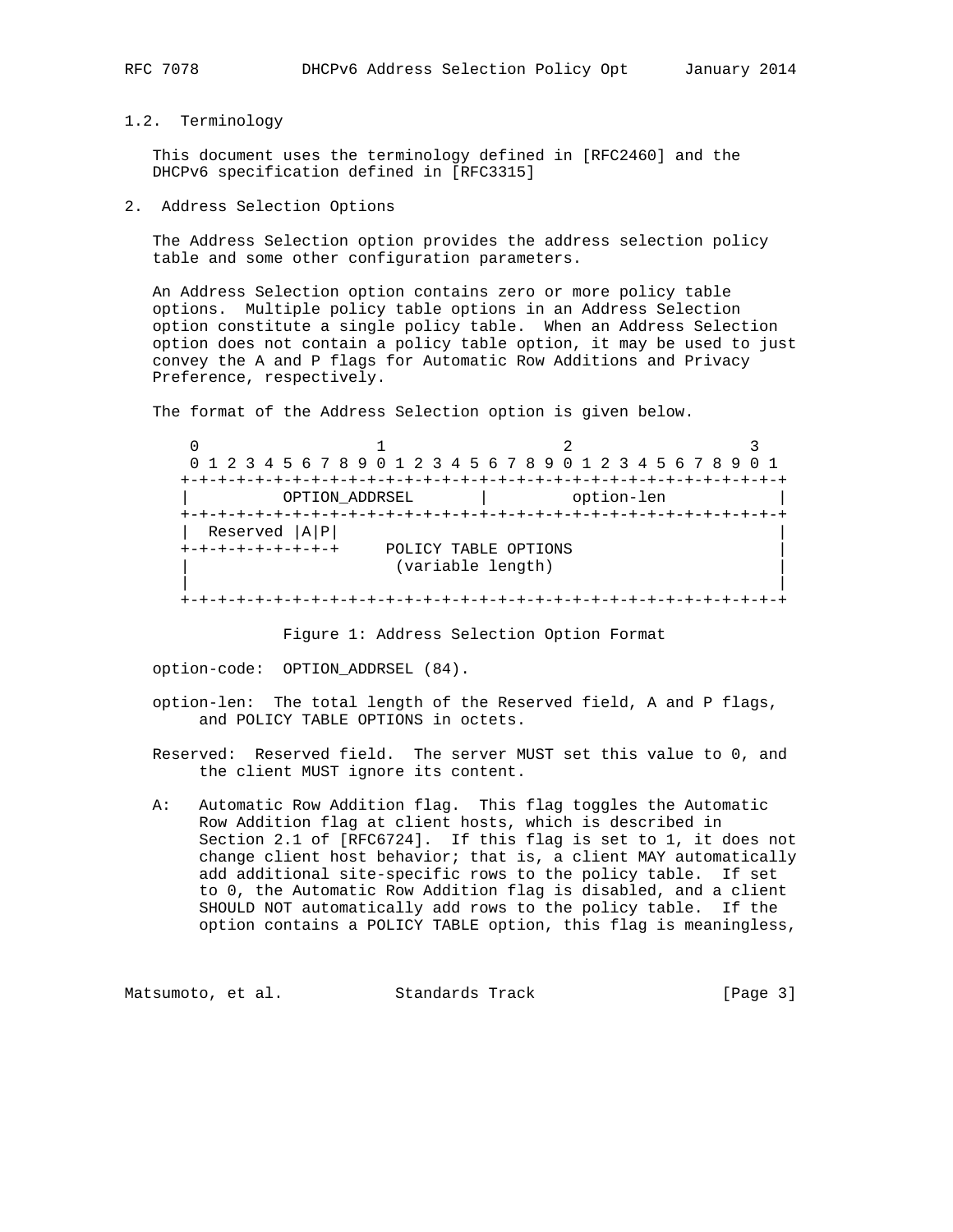and automatic row addition SHOULD NOT be performed against the distributed policy table. This flag SHOULD be set to 0 only when the Automatic Row Addition at client hosts is harmful for site-specific reasons.

- P: Privacy Preference flag. This flag toggles the Privacy Preference flag on client hosts, which is described in Section 5 of [RFC6724]. If this flag is set to 1, it does not change client host behavior; that is, a client will prefer temporary addresses [RFC4941]. If set to 0, the Privacy Preference flag is disabled, and a client will prefer public addresses. This flag SHOULD be set to 0 only when the temporary addresses should not be preferred for site-specific reasons.
- POLICY TABLE OPTIONS: Zero or more Address Selection Policy Table options, as described below. This option corresponds to a row in the policy table defined in Section 2.1 of [RFC6724].

 $0$  1 2 3 0 1 2 3 4 5 6 7 8 9 0 1 2 3 4 5 6 7 8 9 0 1 2 3 4 5 6 7 8 9 0 1 +-+-+-+-+-+-+-+-+-+-+-+-+-+-+-+-+-+-+-+-+-+-+-+-+-+-+-+-+-+-+-+-+ | OPTION\_ADDRSEL\_TABLE | option-len | +-+-+-+-+-+-+-+-+-+-+-+-+-+-+-+-+-+-+-+-+-+-+-+-+-+-+-+-+-+-+-+-+ | label | precedence | prefix-len | | +-+-+-+-+-+-+-+-+-+-+-+-+-+-+-+-+-+-+-+-+-+-+-+-+ | | | prefix (variable length) | | +-+-+-+-+-+-+-+-+-+-+-+-+-+-+-+-+-+-+-+-+-+-+-+-+-+-+-+-+-+-+-+-+

Figure 2: Address Selection Policy Table Option Format

option-code: OPTION\_ADDRSEL\_TABLE (85).

- option-len: The total length of the label field, precedence field, prefix-len field, and prefix field.
- label: An 8-bit unsigned integer; this value is for correlation of source address prefixes and destination address prefixes. This field is used to deliver a label value in the [RFC6724] policy table.
- precedence: An 8-bit unsigned integer; this value is used for sorting destination addresses. This field is used to deliver a precedence value in the [RFC6724] policy table.

Matsumoto, et al. Standards Track [Page 4]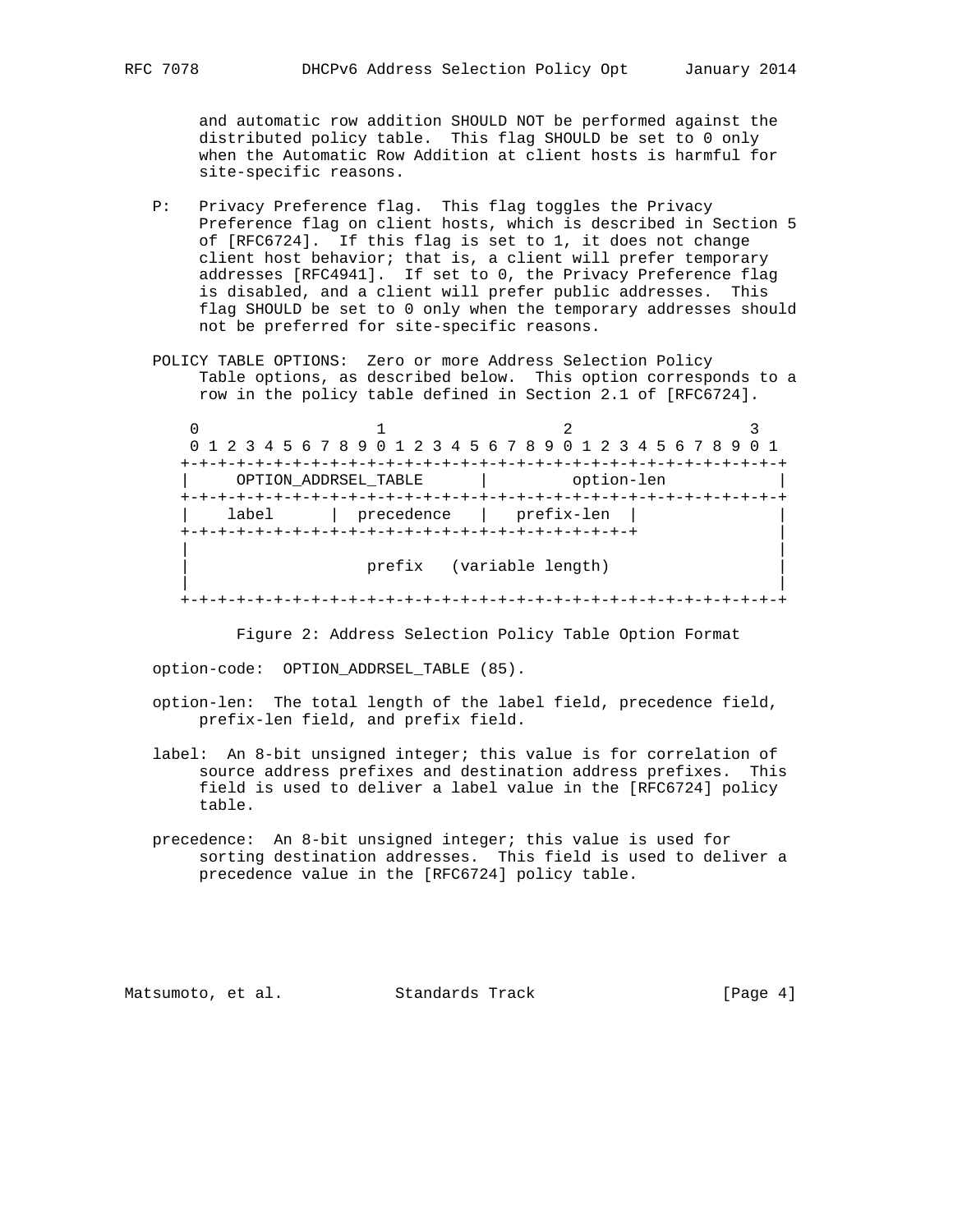- prefix-len: An 8-bit unsigned integer; the number of leading bits in the prefix that are valid. The value ranges from 0 to 128. If an option with a prefix length greater than 128 is included, the whole Address Selection option MUST be ignored.
- prefix: A variable-length field containing an IP address or the prefix of an IP address. An IPv4-mapped address [RFC4291] must be used to represent an IPv4 address as a prefix value.

 This field is padded with zeros up to the nearest octet boundary when prefix-len is not divisible by 8. This can be expressed using the following equation: (prefix-len + 7)/8

So, the length of this field should be between 0 and 16 bytes.

 For example, the prefix 2001:db8::/60 would be encoded with a prefix-len of 60; the prefix would be 8 octets and would contain octets 20 01 0d b8 00 00 00 00.

3. Processing the Address Selection Option

 This section describes how to process a received Address Selection option at the DHCPv6 client.

 This option's concept is to serve as a hint for a node about how to behave in the network. Ultimately, while the node's administrator can control how to deal with the received policy information, the implementation SHOULD follow the method described below uniformly to ease troubleshooting and to reduce operational costs.

3.1. Handling Local Configurations

 [RFC6724] defines two flags (A and P) and the default policy table. Also, users are usually able to configure the flags and the policy table to satisfy their own requirements.

 The client implementation SHOULD provide the following choices to the user.

- (a) replace the existing flags and active policy table with the DHCPv6 distributed flags and policy table.
- (b) preserve the existing flags and active policy table, whether this be the default policy table or the user configured policy.

 Choice (a) SHOULD be the default, i.e., that the policy table is not explicitly configured by the user.

Matsumoto, et al. Standards Track [Page 5]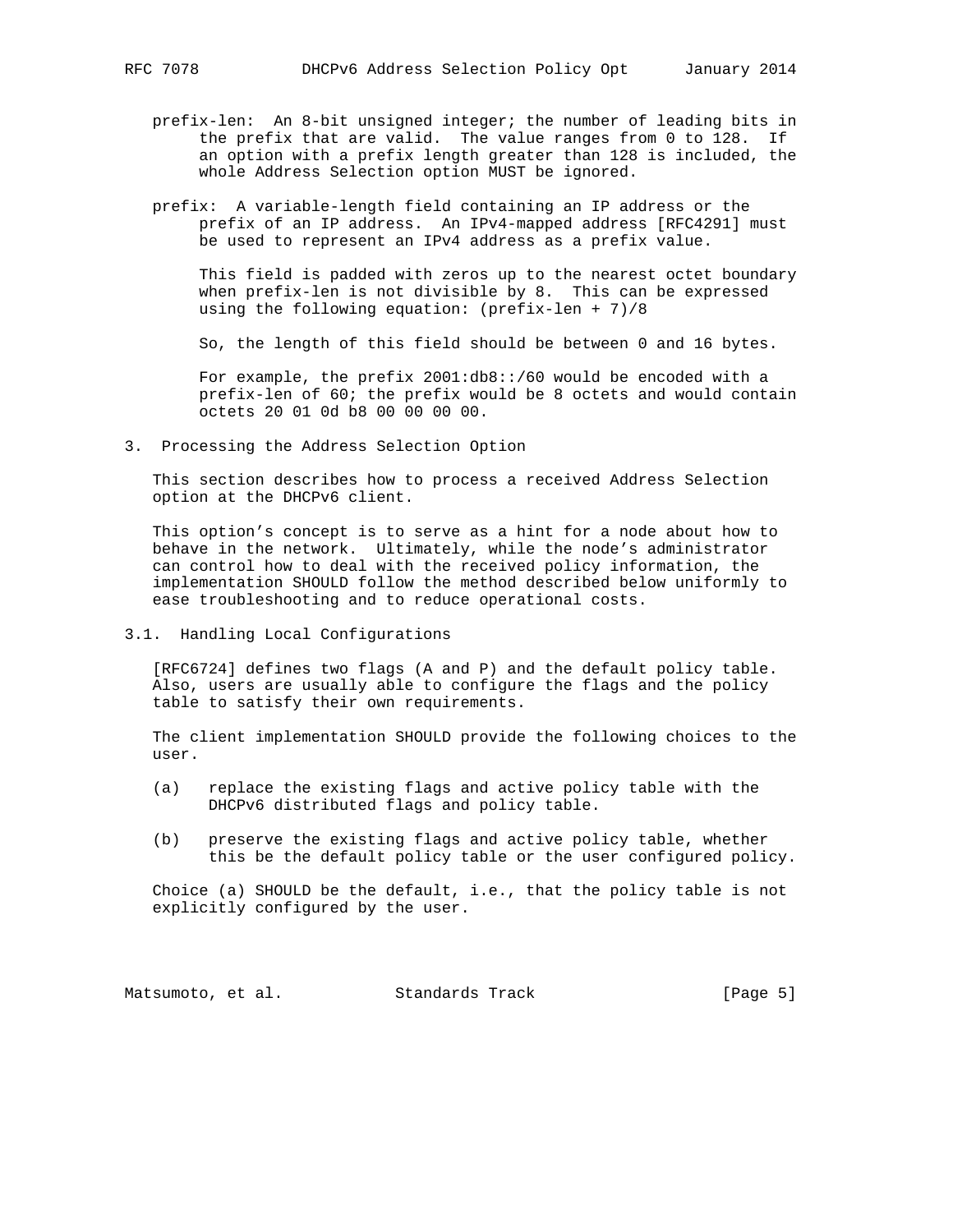# 3.2. Handling Stale Distributed Flags and Policy Table

 When the information from the DHCP server goes stale, the flags and the policy table received from the DHCP server SHOULD be deprecated. The local configuration SHOULD be restored when the DHCP-supplied configuration has been deprecated. In order to implement this, a host can retain the local configuration even after the flags and the policy table is updated by the distributed flags and policy table.

 The received information can be considered stale in several cases, e.g., when the interface goes down, the DHCP server does not respond for a certain amount of time, or the Information Refresh Time has expired.

3.3. Handling Multiple Interfaces

 The policy table, and other parameters specified in this document, are node-global information by their nature. One reason being that the outbound interface is usually chosen after destination address selection. So a host cannot make use of multiple address selection policies even if they are stored per interface.

 The policy table is defined as a whole, so the slightest addition/ deletion from the policy table brings a change in the semantics of the policy.

 It also should be noted that the absence of a DHCP-distributed policy from a certain network interface should not infer that the network administrator does not care about address selection policy at all, because it may mean there is a preference to use the default address selection policy. So, it should be safe to assume that the default address selection policy should be used where no overriding policy is provided.

 Under the above assumptions, we can specify how to handle received policy as follows.

 In the absence of distributed policy for a certain network interface, the default address selection policy SHOULD be used. A node should use Address Selection options by default in any of the following two cases:

 1: A single-homed host SHOULD use default address selection options, where the host belongs exclusively to one administrative network domain, usually through one active network interface.

Matsumoto, et al. Standards Track [Page 6]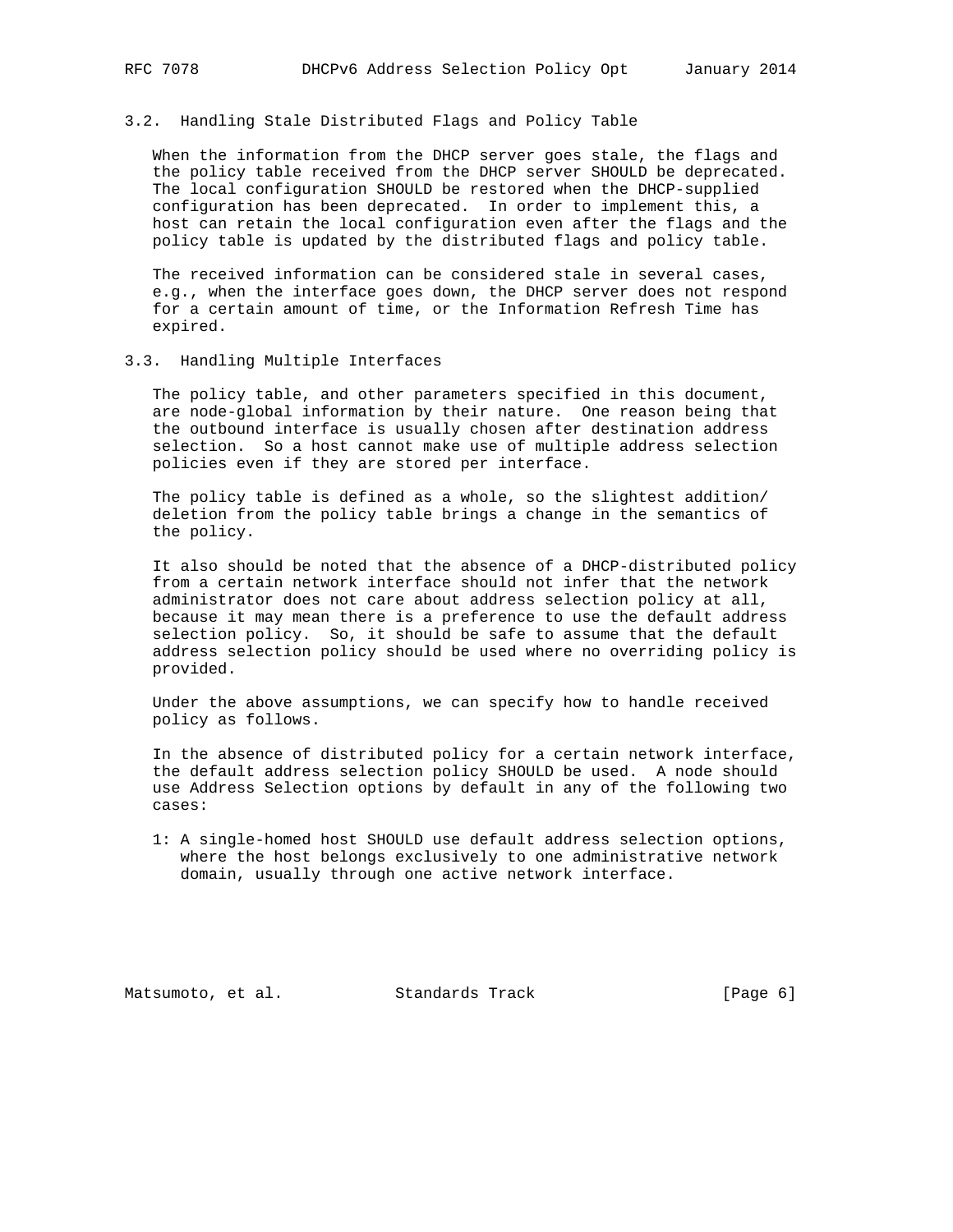2: Hosts that use advanced heuristics to deal with multiple received policies that are defined outside the scope of this document SHOULD use Address Selection options.

 Implementations MAY provide configuration options to enable this protocol on a per-interface basis.

 Implementations MAY store distributed address selection policies per interface. They can be used effectively on implementations that adopt per-application interface selection.

#### 4. Implementation Considerations

- o The value 'label' is passed as an unsigned integer, but there is no special meaning for the value; that is, whether it is a large or small number. It is used to select a preferred source address prefix corresponding to a destination address prefix by matching the same label value within the DHCP message. DHCPv6 clients SHOULD convert this label to a representation appropriate for the local implementation (e.g., string).
- o The maximum number of address selection rules that may be conveyed in one DHCPv6 message depends on the prefix length of each rule and the maximum DHCPv6 message size defined in [RFC3315]. It is possible to carry over 3,000 rules in one DHCPv6 message (maximum UDP message size). However, it should not be expected that DHCP clients, servers, and relay agents can handle UDP fragmentation. Network administrators SHOULD consider local limitations to the maximum DHCPv6 message size that can be reliably transported via their specific local infrastructure to end nodes; therefore, they SHOULD consider the number of options, the total size of the options, and the resulting DHCPv6 message size when defining their policy table.
- 5. Security Considerations

 A rogue DHCPv6 server could issue bogus address selection policies to a client. This might lead to incorrect address selection by the client, and the affected packets might be blocked at an outgoing ISP because of ingress filtering, incur additional network charges, or be misdirected to an attacker's machine. Alternatively, an IPv6 transition mechanism might be preferred over native IPv6, even if it is available. To guard against such attacks, a legitimate DHCPv6 server should communicate through a secure, trusted channel, such as a channel protected by IPsec, Secure Neighbor Discovery (SEND), and DHCP authentication, as described in Section 21 of [RFC3315]. A commonly used alternative mitigation is to employ DHCP snooping at Layer 2.

Matsumoto, et al. Standards Track [Page 7]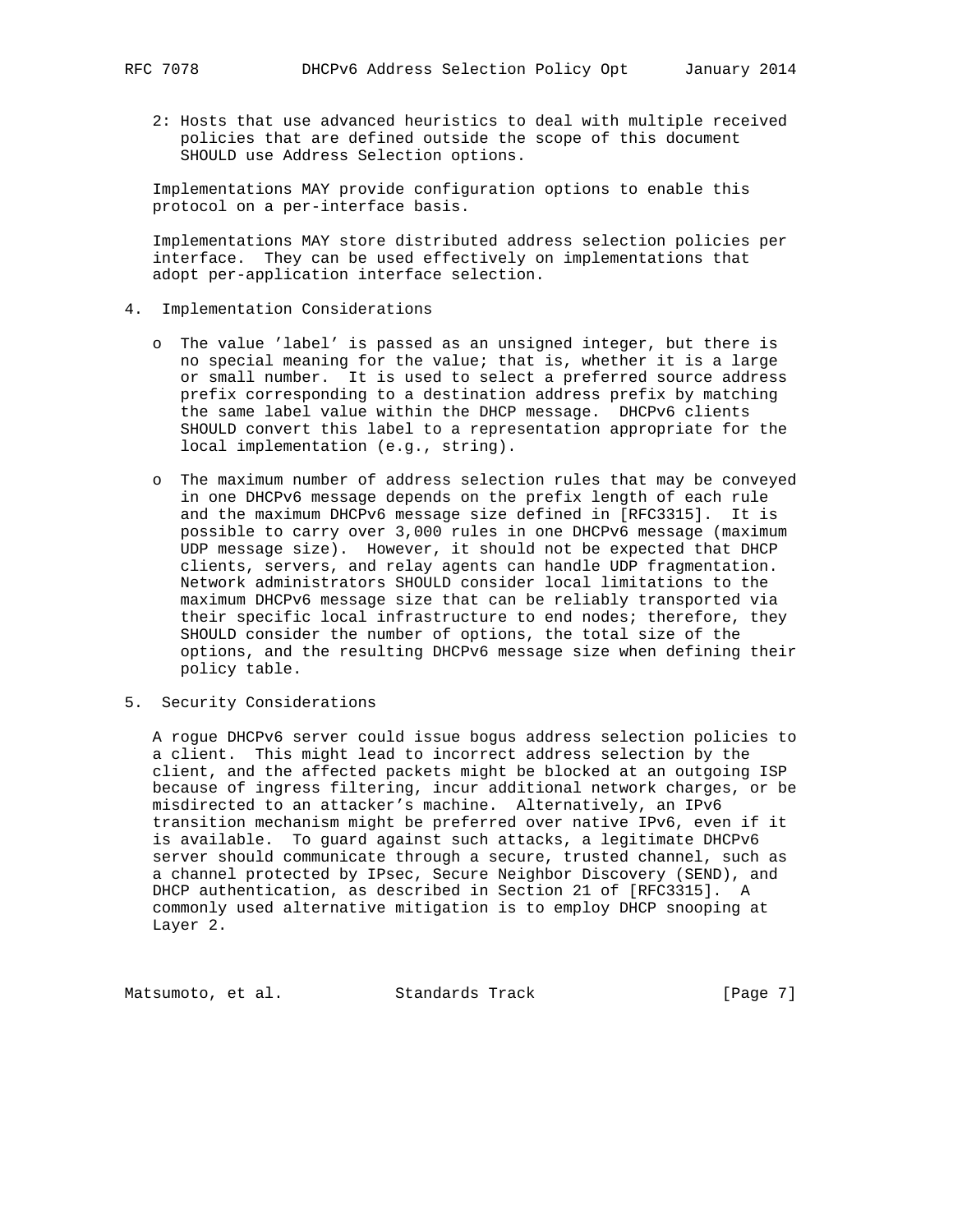Another threat surrounds the potential privacy concern as described in the security considerations section of [RFC6724], whereby an attacker can send packets with different source addresses to a destination to solicit different source addresses in the responses from that destination. This issue will not be modified by the introduction of this option, regardless of whether or not the host is multihomed.

6. IANA Considerations

 IANA has assigned option codes to OPTION\_ADDRSEL (84) and OPTION\_ADDRSEL\_TABLE (85) from the "DHCP Option Codes" registry (http://www.iana.org/assignments/dhcpv6-parameters/).

- 7. References
- 7.1. Normative References
	- [RFC2119] Bradner, S., "Key words for use in RFCs to Indicate Requirement Levels", BCP 14, RFC 2119, March 1997.
	- [RFC3315] Droms, R., Bound, J., Volz, B., Lemon, T., Perkins, C., and M. Carney, "Dynamic Host Configuration Protocol for IPv6 (DHCPv6)", RFC 3315, July 2003.
	- [RFC6724] Thaler, D., Draves, R., Matsumoto, A., and T. Chown, "Default Address Selection for Internet Protocol Version 6 (IPv6)", RFC 6724, September 2012.
- 7.2. Informative References
	- [ADDR-SEL] Chown, T., Ed., and A. Matsumoto, Ed., "Considerations for IPv6 Address Selection Policy Changes", Work in Progress, April 2013.
	- [RFC2460] Deering, S. and R. Hinden, "Internet Protocol, Version 6 (IPv6) Specification", RFC 2460, December 1998.
	- [RFC3484] Draves, R., "Default Address Selection for Internet Protocol version 6 (IPv6)", RFC 3484, February 2003.
	- [RFC4291] Hinden, R. and S. Deering, "IP Version 6 Addressing Architecture", RFC 4291, February 2006.
	- [RFC4941] Narten, T., Draves, R., and S. Krishnan, "Privacy Extensions for Stateless Address Autoconfiguration in IPv6", RFC 4941, September 2007.

Matsumoto, et al. Standards Track [Page 8]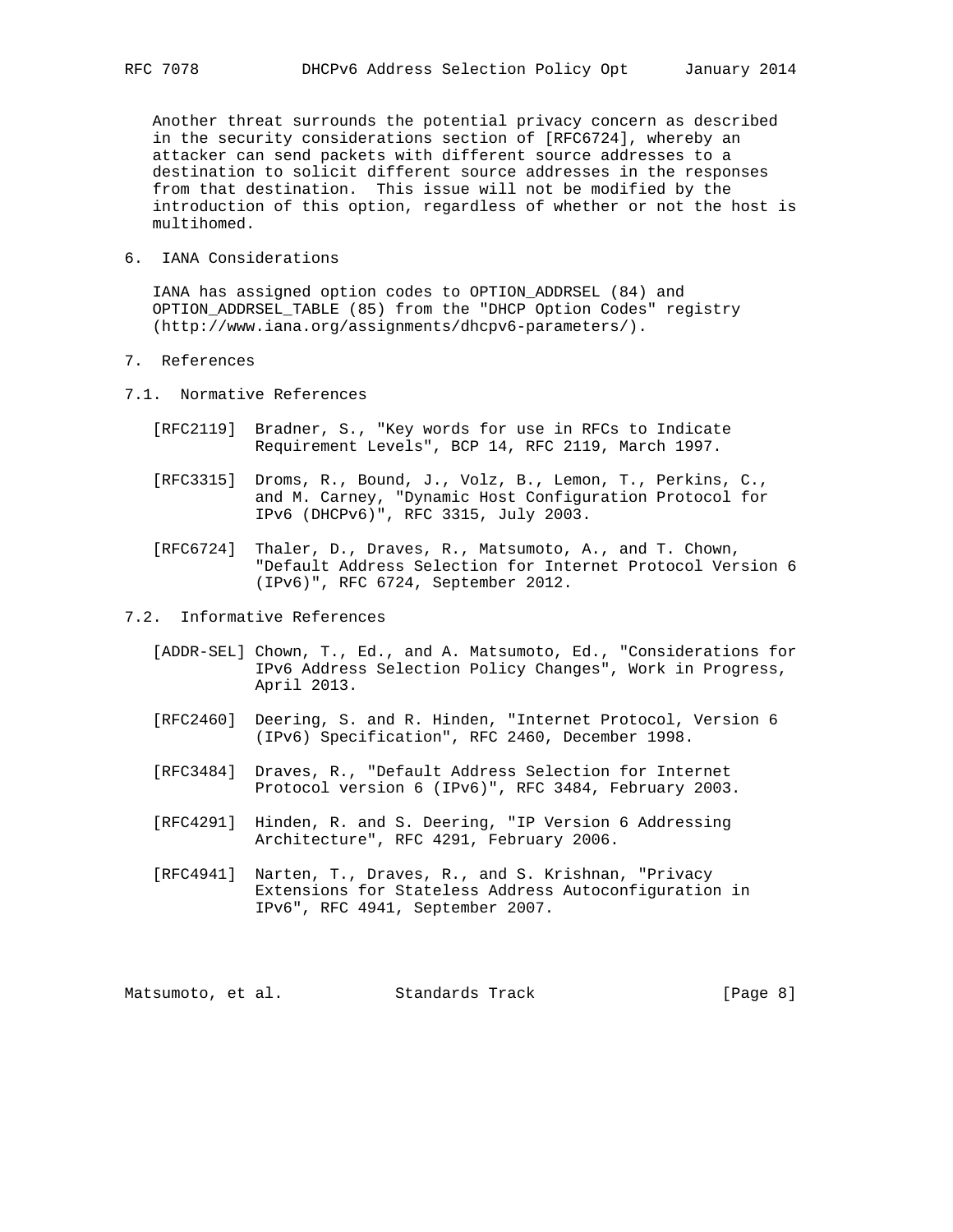- [RFC5220] Matsumoto, A., Fujisaki, T., Hiromi, R., and K. Kanayama, "Problem Statement for Default Address Selection in Multi- Prefix Environments: Operational Issues of RFC 3484 Default Rules", RFC 5220, July 2008.
- [RFC5221] Matsumoto, A., Fujisaki, T., Hiromi, R., and K. Kanayama, "Requirements for Address Selection Mechanisms", RFC 5221, July 2008.

Matsumoto, et al. Standards Track [Page 9]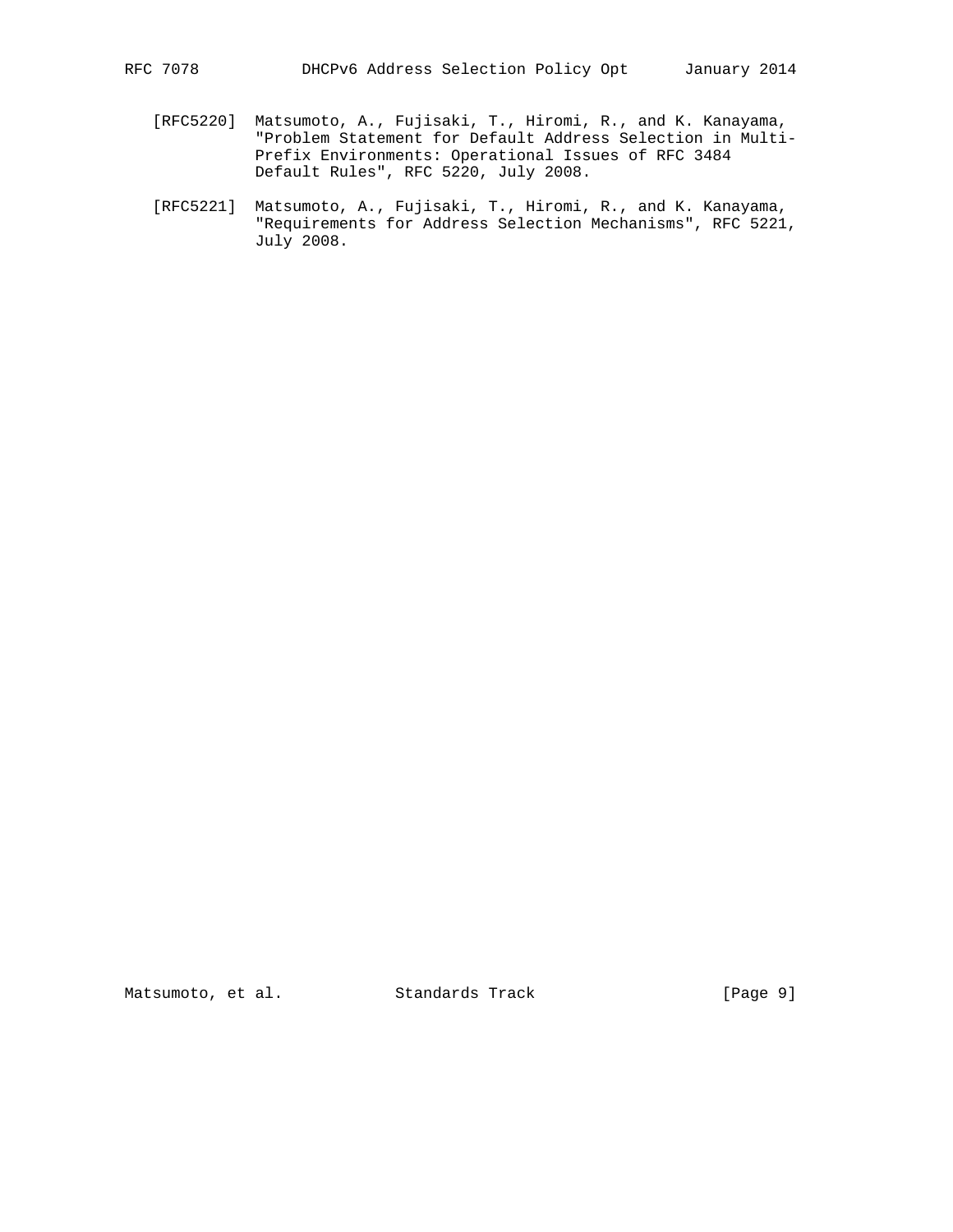Appendix A. Acknowledgements

 The authors would like to thank to Dave Thaler, Pekka Savola, Remi Denis-Courmont, Francois-Xavier Le Bail, Ole Troan, Bob Hinden, Dmitry Anipko, Ray Hunter, Rui Paulo, Brian E. Carpenter, Tom Petch, and the members of 6man's address selection design team for their invaluable contributions to this document.

Appendix B. Examples

 [RFC5220] gives several cases where address selection problems happen. This section contains some examples for solving those cases by using the DHCP option defined in this text to update the hosts' policy table in a network, accordingly. There is also some discussion of example policy tables in Sections 10.3 to 10.7 of RFC 6724.

### B.1. Ingress Filtering Problem

 In the case described in Section 2.1.2 of [RFC5220], the following policy table should be distributed when the Router performs static routing and directs the default route to ISP1 as per Figure 2. By putting the same label value to all IPv6 addresses  $(:://0)$  and the local subnet (2001:db8:1000:1::/64), a host picks a source address in this subnet to send a packet via the default route.

| Prefix                  | Precedence Label |    |          |
|-------------------------|------------------|----|----------|
| : 1/128                 |                  | 50 | $\Omega$ |
| : : / 0                 |                  | 40 |          |
| 2001:db8:1000:1::/64    |                  | 45 | 1        |
| 2001:db8:8000:1::/64    |                  | 45 | 14       |
| $: : \f{f}{f}: 0: 0/96$ |                  | 35 | 4        |
| 2002::/16               |                  | 30 | 2        |
| 2001::/32               |                  | 5  | 5        |
| fc00::/7                |                  | 3  | 13       |
| : 1/96                  |                  | 1  | 3        |
| fec0::/10               |                  | 1  | 11       |
| 3ffe::/16               |                  |    | 12       |
|                         |                  |    |          |

### B.2. Half-Closed Network Problem

 In the case described in Section 2.1.3 of [RFC5220], the following policy table should be distributed. By splitting the closed network prefix  $(2001:db8:8000::/36)$  from all IPv6 addresses  $(:://0")$  and giving different labels, the closed network prefix will only be used when packets are destined for the closed network.

Matsumoto, et al. Standards Track [Page 10]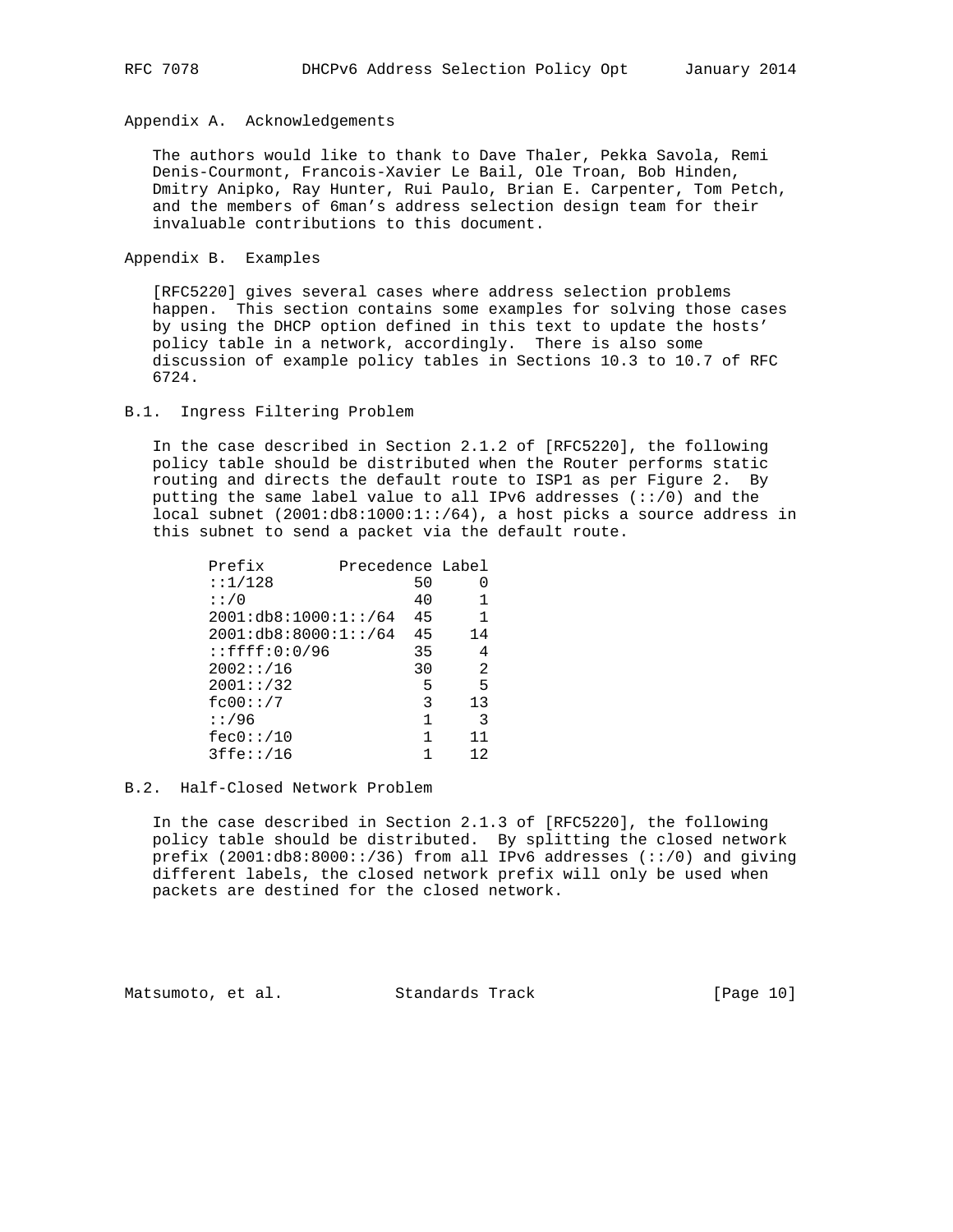| Prefix              |    | Precedence Label |
|---------------------|----|------------------|
| : : 1/128           | 50 |                  |
| : : / 0             | 40 |                  |
| 2001:db8:8000::/36  | 45 | 14               |
| $:$ : $ffff:0:0/96$ | 35 | 4                |
| 2002::/16           | 30 | 2                |
| 2001::/32           | 5  | 5                |
| fc00::/7            | 3  | 13               |
| : 1/96              |    | 3                |
| fec0::/10           | 1  | 11               |
| 3ffe::/16           |    | 12               |
|                     |    |                  |

## B.3. IPv4 or IPv6 Prioritization

 In the case described in Section 2.2.1 of [RFC5220], the following policy table should be distributed to prioritize IPv6. This case is also described in [RFC6724].

| Prefix              | Precedence Label |    |
|---------------------|------------------|----|
| : 1/128             | 50               |    |
| : : / 0             | 40               |    |
| $:$ : $ffff:0:0/96$ | 100              | 4  |
| 2002::/16           | 30               | 2  |
| 2001::/32           | 5                | 5  |
| fc00::/7            | 3                | 13 |
| : 1/96              | 1                | 3  |
| fec0::/10           | 1                | 11 |
| 3ffe::/16           |                  | 12 |

B.4. ULA or Global Prioritization

 In the case described in Section 2.2.3 of [RFC5220], the following policy table should be distributed, or the Automatic Row Addition flag should be set to 1. By splitting the Unique Local Address (ULA) in this site  $(fc12:3456:789a::/48)$  from all IPv6 addresses  $(:://0)$  and giving it higher precedence, the ULA will be used to connect to servers in the same site.

Matsumoto, et al. Standards Track [Page 11]